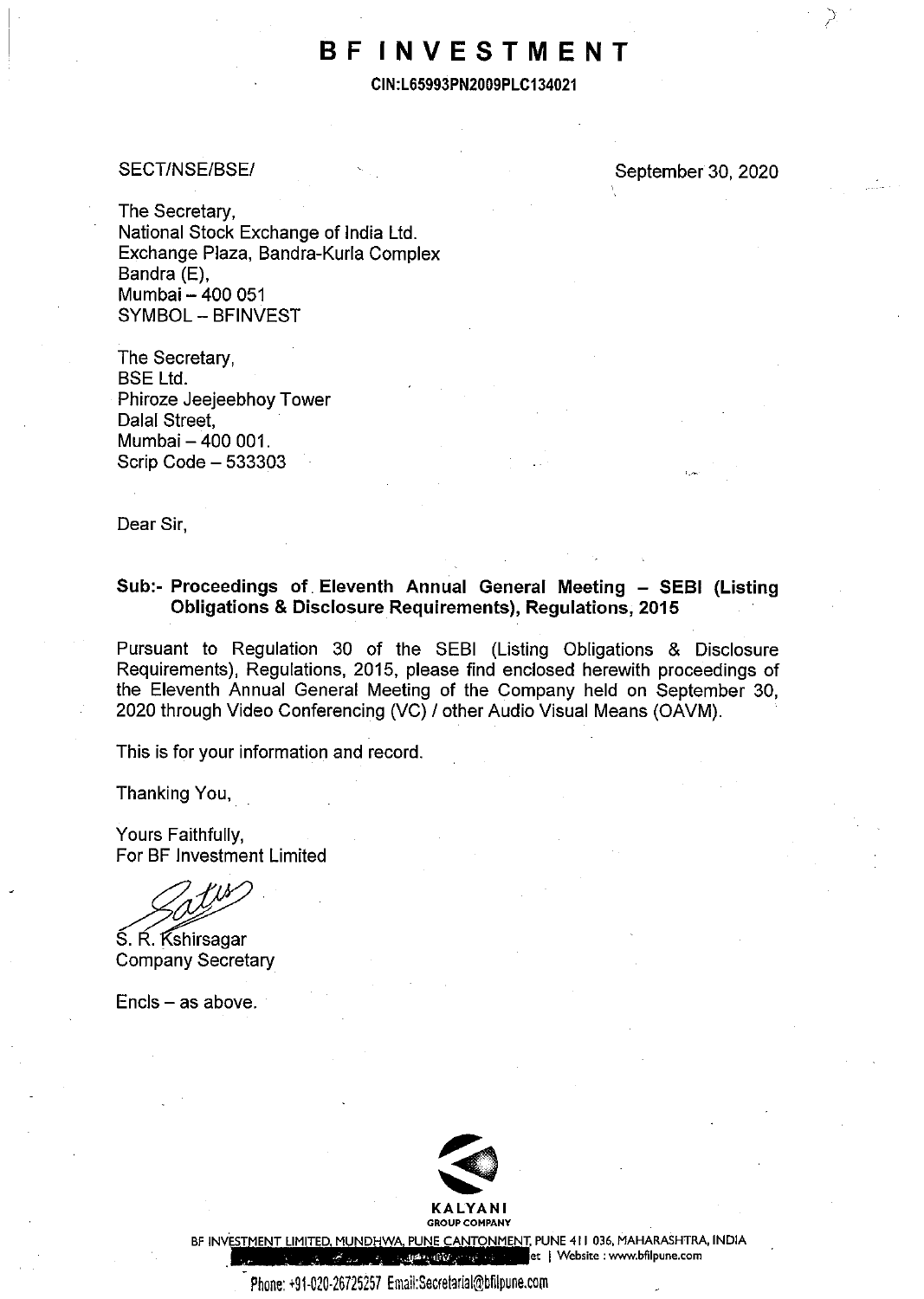## **BF INVESTMENT**

**CIN:L65993PN2009PLC134021** 

### **PROCEEDINGS OF THE ELEVENTH ANNUAL GENERAL MEETING OF THE COMPANY HELD ON WEDNESDAY, 30TH SEPTEMBER, 2020**

The 11th Annual General Meeting (AGM) of BF Investment Limited was held on Wednesday, September 30, 2020 at 11.30 A.M. through Video Conferencing (VC) / Other Audio Visual Means (OAVM).

Mr. S. R. Kshirsagar, Company Secretary welcomed the members and briefed the members about participation and voting at the meeting through VC / OAVM and confirmed that the requisite quorum is present for the meeting.

After that Mr. A. B. Kalyani Chairman of the Company chaired the meeting. The Chairman welcomed the members and as the requisite quorum was present, called the meeting in order. All the Directors were present, The Directors present, introduced themselves.

The Chairman informed that the Statutory Auditors, Secretarial Auditors, CEO/CFO and Company Secretary are also participating in the AGM through Video Conferencing from their respective locations.

The Chairman informed that due to spread of COVID-19 and social distancing norms, the AGM is held through VC / OAVM, which is in compliance with the directions issued by Ministry of Corporate Affairs and SEBI. Since this AGM is being held through Video Conferencing without physical attendance of Members at a common venue, the requirement of appointing proxies by the Members is not applicable. The Registers and documents referred to in the AGM Notice were available for inspection of the members on the Company's website.

With the permission of the members, Notice of the AGM was taken as read. Since there were no audit qualifications by Statutory Auditors, with the permission of the members, Auditor's Report was taken as read. The Chairman informed that Secretarial Audit Report is attached to the 11<sup>th</sup> Annual Report.

The Chairman then delivered the speech.

Since no member was registered as 'Speaker', the Chairman proceeded with the following resolutions, set out at Sr. No.1 to 4 in the Notice of AGM dated July 28,  $2020:$ 

#### ORDINARY BUSINESS :

1) To consider and adopt : a) the audited standalone financial statements of the Company for the Financial Year ended March 31, 2020, the reports of the Board of Directors and Auditors thereon.

b) the audited consolidated financial statements of the Company for the  $\sim$  $\begin{picture}(18,17) \put(0,0){\line(1,0){15}} \put(15,0){\line(1,0){15}} \put(15,0){\line(1,0){15}} \put(15,0){\line(1,0){15}} \put(15,0){\line(1,0){15}} \put(15,0){\line(1,0){15}} \put(15,0){\line(1,0){15}} \put(15,0){\line(1,0){15}} \put(15,0){\line(1,0){15}} \put(15,0){\line(1,0){15}} \put(15,0){\line(1,0){15}} \put(15,0){\line(1$